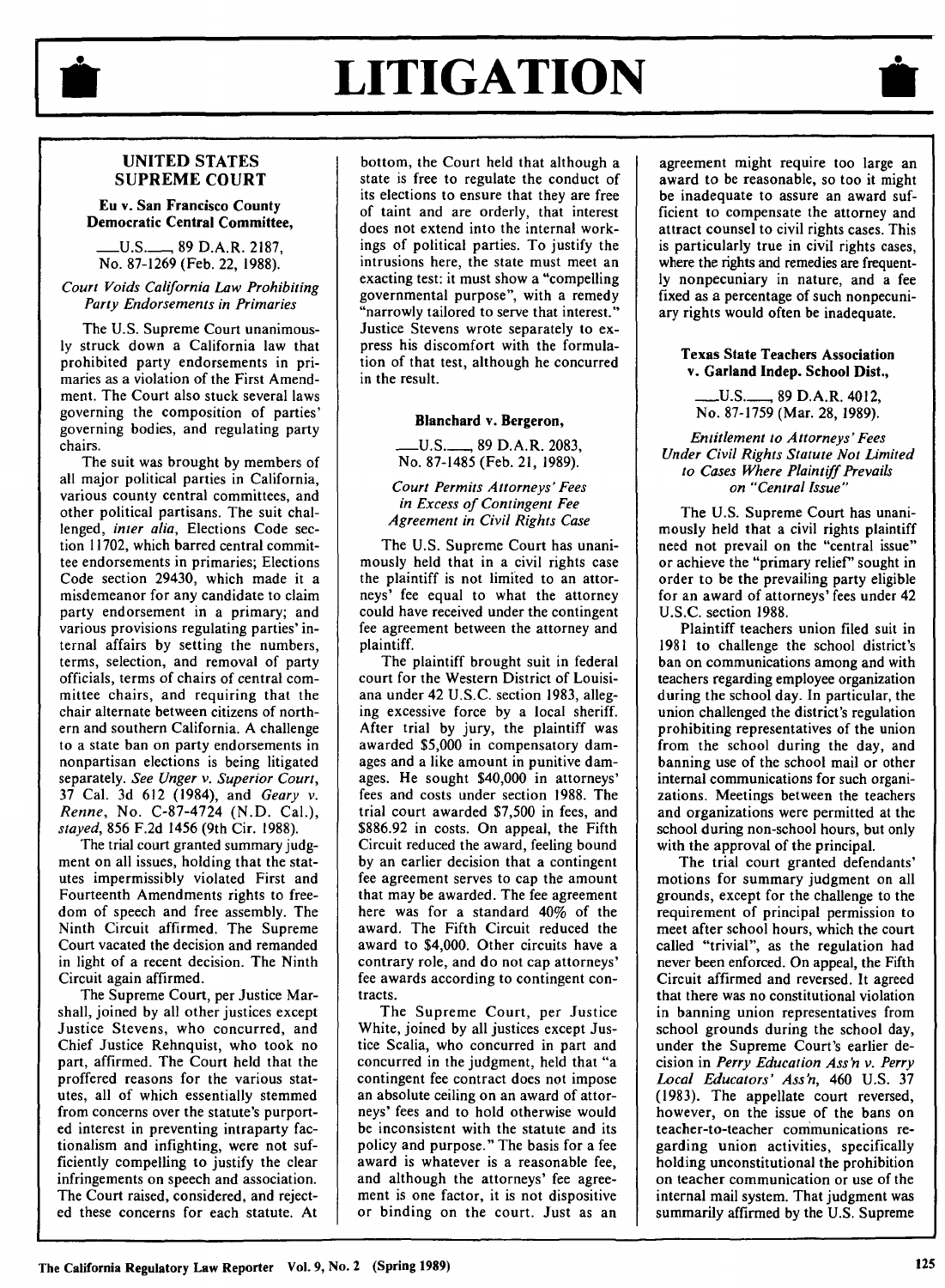# **LITIGATION**

#### Court. 479 U.S. 801 (1987).

The union then applied for attorneys' fees under section 1988. Both the trial and appellate courts rejected the request, holding that the union was not the prevailing party as interpreted in the Fifth Circuit. That circuit required that a party prevail on the "central issue" in the suit in order to be awarded fees as the prevailing party. Here, both courts held that the central issue was gaining access to school facilities and personnel during school hours, and the union lost on this point, despite obtaining success on "significant secondary issues."

The Supreme Court, per Justice O'Connor for a unanimous Court, reversed. The Court held that so long as the plaintiff succeeds on "any significant issue in litigation which achieves some of the benefit the parties sought in bringing the suit, the plaintiff has crossed the threshold to a fee award of some kind." Any other standard, the Court held, would be inconsistent with its earlier decision in *Hensley v. Eckerhart,* 461 U.S. 424 (1983), which held that a party need not prevail on every issue raised in order to be entitled to fees under section 1988. At minimum, the Court held, "to be considered a prevailing party within the meaning of section 1988 the plaintiff must be able to point to a resolution of the dispute which changes the legal relationship between itself and the defendant."

#### **U.S. Department of Justice, et al., v. Reporters Committee for Freedom of the Press, et al.,**

\_U.S.\_\_\_, 89 D.A.R. 3715, No. 87-1379(Mar. 22, 1989).

*Criminal Record "Rap Sheet" Not Accessible Under Freedom of Information Act* 

The U.S. Supreme Court ruled that the public has no right of access to the FBI's criminal history files under the Freedom of Information Act (FOIA).

The FBI collects and maintains criminal record histories on millions of persons, using information compiled from various local, state, and federal law enforcement agencies. The **FBI** refused a request by a **CBS** news correspondent and the Reporters Committee for Freedom of the Press to release these criminal "rap sheets" on four reputed Mafia members. Respondents then filed suit in federal court under the FOIA, seeking the record of one Charles Medico, insofar as it contained "matters of public record." The parties filed cross-motions for summary judgment. The district court granted the Department of Justice's motion, finding that the information requested was protected under three separate exemptions of the FOIA. The U.S. Circuit Court of Appeals for the District of Columbia reversed.

The U.S. Supreme Court, per Justice Stevens (joined by Justices Rehnquist, White, Marshall, O'Connor, Scalia, and Kennedy, with a concurrence on this issue by Justices Blackmun and Brennan), reversed, holding that (I) the disclosure of such information to a third party is prohibited by Exemption 7(C) of the FOIA, because it "could reasonably be expected to constitute an unwarranted invasion of personal privacy"; and (2) in circumstances where Exemption 7(C) is facially applicable, the FOIA gives public access to government agency records only if the information has a bearing on the agency's own performance; that is, if it "is likely to contribute significantly to public understanding of the operations or activities of the government...." *5* U.S.C. section 552(a)(4)  $(A)(iii)$ .

Justices Blackmun and Brennan, concurring in the judgment, objected to the majority's "categorical balancing" of the interests under Exemption (7)(C).

### **CALIFORNIA COURTS OF APPEAL**

#### **Consumers Union v. Fisher Development,**

\_Cal. App. 3d\_\_\_, 89 D.A.R. 4108, No. A035787 (1st Dist., Mar. 28, 1989).

*Consumer Group Has Standing To Enforce Unfair Business Practices Act* 

The First District Court of Appeal has held that a consumer group may sue under the Unfair Business Practices Act, Business and Profession Code section 17200, to enforce provisions of the Unruh Antidiscrimination Act, Civil Code section 51 *et seq.* 

Consumers Union is a membership group and the publisher of *Consumer Reports* magazine. The group filed suit against a housing developer, challenging that an exclusive development did not meet the standards to be a senior citizen enclave, and so the developer was discriminating on the basis of age and against families with children. Plaintiffs did not have standing under the operative statute in the Unruh Act, Civil Code section 51, 51.2, 51.3, and 52, as the group was not an "aggrieved party" as

that term is defined in the statutes. However, the group filed under the Unfair Business Practices Act, Business and Professions Code section 17200, which generally provides a cause of action to "any person" to enjoin any business practice that is in violation of any law. Defendants demurred on the ground that the group lacked standing under the Unruh Act and could not "bootstrap" standing through the Business and Professions Code. The trial court agreed and sustained the demurrer.

The First District, per Justices Barry-Deal, Merrill, and White, reversed. The court noted that section 17200 has consistently been held to confer the broadest standing to any person to enforce its provisions, and that the Act generally prohibits any business practice that is unfair, including any practice in violation of any other law.

#### **City of Sacramento v. Drew,**

#### \_Cal. App. 3d\_\_\_, 89 D.A.R. 1943 No. C002305 (Feb. 14, 1989).

#### *Private Citizen A warded Attorneys' Fees For Public Interest Advocacy In Response to City Action*

The Third District Court of Appeal has ruled that a private citizen is entitled to attorneys' fees in a public interest advocacy case, even where the advocate does not initiate the action.

The City of Sacramento passed a resolution of intention to assess residents for the cost of certain school construction, under the authority of the Municipal Improvement Act of 1913. Property owner Drew protested, arguing that the construction was not authorized under the Act. The City filed an action to determine whether the assessment was authorized. Drew filed a motion for summary judgment, which the trial court granted. Drew then moved for attorneys' fees under Code of Civil Procedure section 1021.5. The court denied the motion.

The Third District Court of Appeal, per Justice Blease, reversed, holding that, according to section 1021.5, a private citizen is entitled to attorneys' fees in a matter that (I) has brought significant benefit to the public; (2) requires private enforcement; and (3) demonstrates a financial burden on the private citizen. Drew met all the statutory requirements and was therefore entitled to attorneys' fees. It was irrelevant that Drew did not commence the action, or that the court might have invalidated the bond act without his intervention.